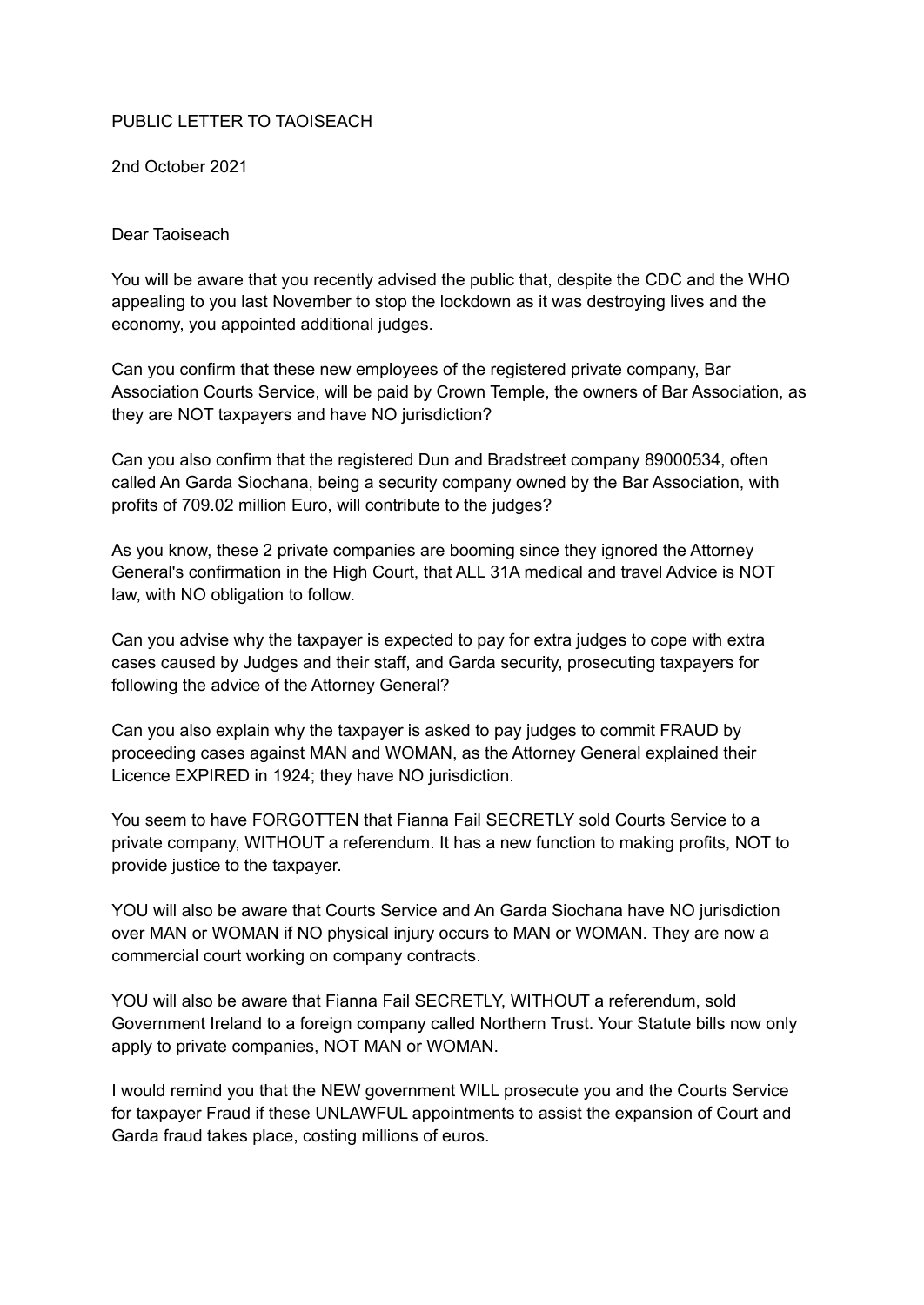What action will you be taking against Courts Service and An Garda Sioc1-4-1a, in breaking 31A Regulations and HSE signed documents, which confirm, in addition to the Attorney General in the High Court, the CORRECT medical situation?

In contempt of High Court and Section 296 of 31A Regulations, which states masks must NOT be worn if Stress or medical problems, such as 20% oxygen reduction, the Courts police impose a fine for insisting on Section 296 exemption.

Many times, per registered post, I have sent you an HSE SIGNED medical position. C850 states NO proof social distancing works, C839 NO proof virus exists, and C846 NO proof general lockdowns work.

Also, I sent you C847 NO proof ELDERLY lockdowns work, C852 NO proof mRNA is safe, C851 NO proof mRNA works, C848 NO proof masks work and 0849 proof masks are dangerous. This is the HSE signed position.

Despite yourself and Fine Gael confirming that I sent you the above data along with similar from the CDC and the WHO nearly 2 years ago, you have NOT stated that these EXPERTS are lying, so I must assume you lie.

You see, recently YOU, despite being like the previous two Health Ministers with NO medical qualifications, stated lockdown, masks, PCR, social distancing to continue, even though the HSE stated these are USELESS measures.

YOU have confessed to the public that Fianna Fail, Fine Gael, etc, wish to ignore HSE Records Management and the CSO weekly deaths figures of flu at 5.6% against covid at 0.2%, in order to support Courts Service judges and police Fraud.

As you know, for many months the DPP were, with police, sitting on criminal investigations into NPHET and Mr. Varadkar, a reference. contracts. Despite the WHO confirming 97% false positives in the PCR Test, you still sell this lie.

You will be aware that I first wrote to Mr. Varadkar about the contract he set up in 2018, to buy millions of PCR Tests that are unable to detect viruses. Is the continued sale of the PCR Test to OFFLOAD Varadkar's shopping?

YOU will also be aware that in April 2020 I sent top data to Simon Harris, explaining that ventilators would kill old people, and existing oxygen masks were more suitable. He spent millions of euros buying dangerous ventilators. You have also been reminded that the private company called Government Ireland has NO authority to ask taxpayers to pay for faulty products that YOU bought; it is the responsibility of the owners of these Profit companies.

I might also remind you that you and 159 TDs and 60 Senators, approved this FRAUD by the media, police, and Courts Service, the HSE signed documents stating it was Fraud.

I might also remind you that on 25th December 2020, BEFORE roll out, I advised Mr. Donnelly, NPHET, and ALL political parties of the deaths and injuries in the UK and USA, and known side effects. You chose to destroy the Irish.